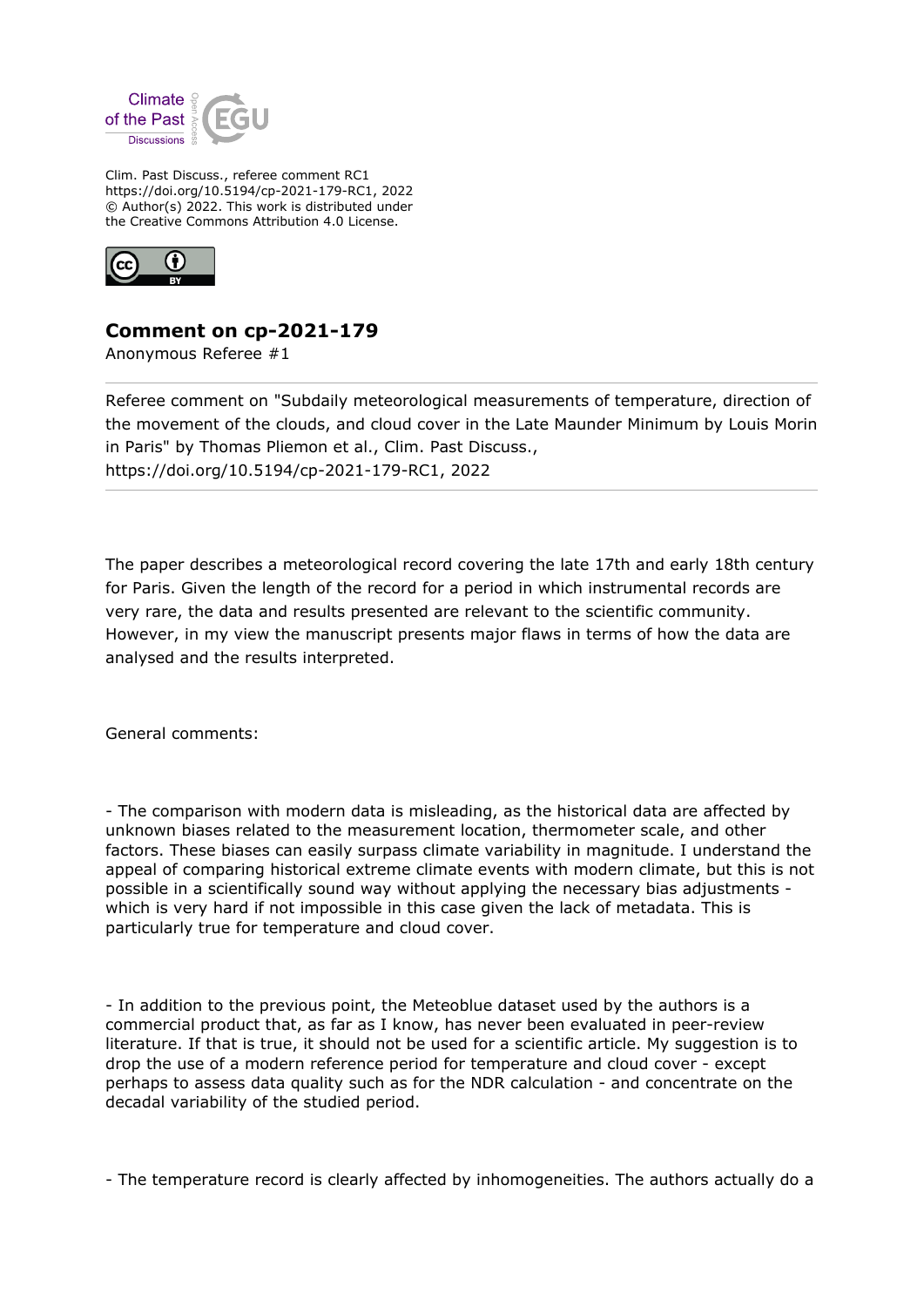very good job in pointing them out, by mentioning relocations, changes in the temperature scale, and changes in the ventilation of the instrument (Tab. 1; also Fig. 1a and 1b point to at least two important inhomogeneities). However, this fact is completely ignored when analysing the data. There are some confusing sentences about this at the end of Sect. 3.3 that actually raise even more doubts about the quality of the data. I believe that some kind of statistical homogenization is necessary, even though reference series for this period are scarce. Beside the Central England Temperature series, there exist many temperature reconstruction that could be used.

- How does this record relate to the widely available long monthly temperature series for Paris ? Is that series also based on Morin's observations? Are there any differences from your data?

- Many equations and definitions appear in the results. They should be moved to the methods section.

- I am not a native English speaker but the quality of the language seems rather poor to me, to the point that I had difficulties understanding some sentences.

Specific comments:

- The procedure to convert the temperature readings to Celsius need to be explained more in details, since the given references are in French. Besides, the conversion formulas (Eqs. 1-3) are not completely clear to me: I would expect that the TM in the three equations refer to different observation times, but this is not indicated. Moreover, it is often mentioned in the manuscript that the the thermometer was filled with spirit: is this an assumption or a known fact? How do you explain that a linear conversion does not introduce a bias at high temperatures?

- Equation on page 10 (number missing): I believe the indices i,j,k here are in the wrong positions.

- P11, L207: Dai (2006) shows that the effect of pressure on snowmelt is negligible in the lower troposphere. Besides, increasing humidity cause the melting point temperature to decrease (i.e. a lower temperature is required for snow), not increase. More importantly, precipitation phase at the surface depends on the temperature profile above the station, of which surface temperature is merely a proxy (e.g. it can be significantly warmer 1 km above the surface than at the surface, hence it can rain with negative temperature). Another important factor is precipitation intensity (higher intensity implies higher melting point temperature).